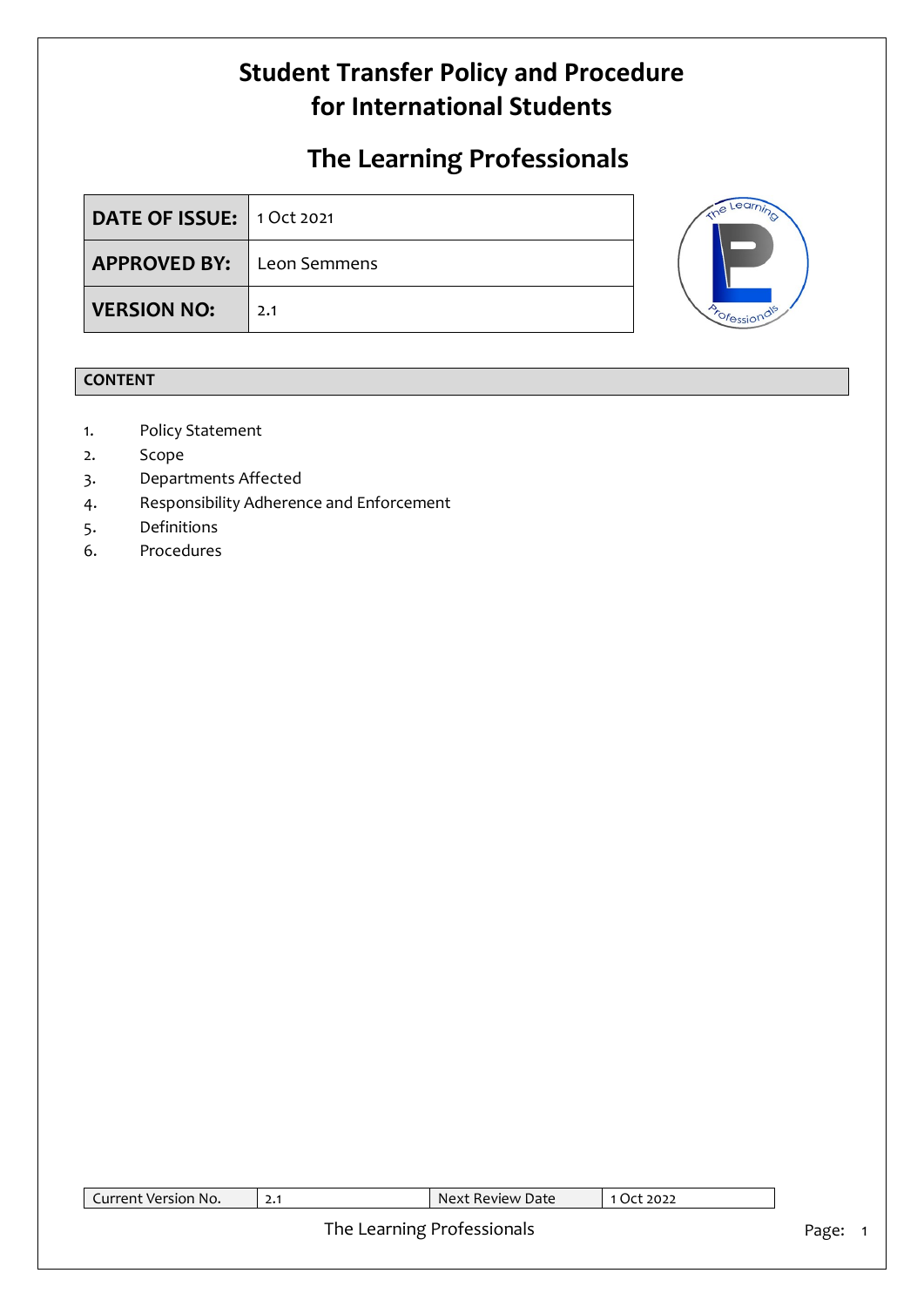#### **1. POLICY STATEMENT**

The purpose of this policy is to inform stakeholder of The Learning Professionals the processes for managing student transfers in line with Standard 7 National Code 2018 and relevant governing regulations and legislation.

This policy is made available to all stakeholders on The Learning Professionals website.

### **2. SCOPE**

The Student Transfer policy applies to international students enrolled in and studying VET courses at The Learning Professionals.

#### **3. DEPARTMENTS AFFECTED**

This Policy applies to Admissions, Student Support, and all Training Departments.

#### **4. RESPONSIBILITY, ADHERENCE AND ENFORCEMENT**

The CEO is responsible for this policy ensuring staff, authorised education agents and students are aware of the student transfer policy and procedure.

The RTO Manager is responsible for the implementation of this policy.

The admissions staff are responsible for the application of this policy.

#### **5. DEFINITIONS**

| Course                  | A vocational qualification offered by The Learning Professionals            |
|-------------------------|-----------------------------------------------------------------------------|
| <b>Principal course</b> | The main course of study to be undertaken by an overseas student where      |
|                         | a student visa has been issued for multiple courses of study. The principal |
|                         | course of study would normally be the final course of study where the       |
|                         | overseas student arrives in Australia with a student visa that covers       |
|                         | multiple courses.                                                           |
| Transfer-in             | Transferring to The Learning Professionals from another provider.           |
| Transfer-out            | Transferring from The Learning Professionals to another provider.           |
| <b>PRISMS</b>           | The Provider Registration and International Student Management              |
|                         | System (PRISMS) is the system used to process information given to the      |
|                         | Secretary of DET by registered providers.                                   |

#### The Learning Professionals and a state of the Page: 2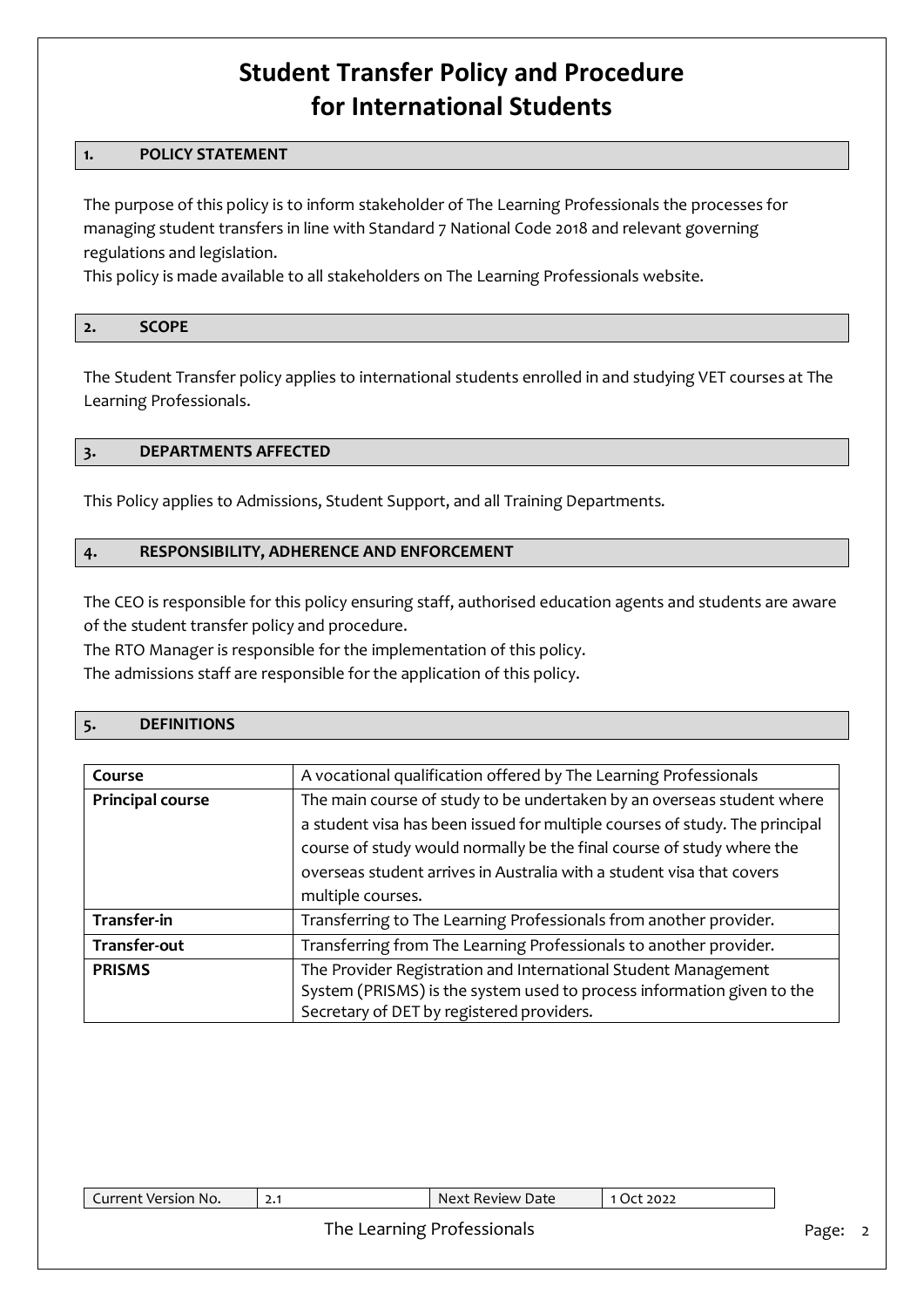#### **6. PROCEDURES**

#### **6.1 Transfer-in students**

- 6.1.1 If the overseas student is onshore (within Australia) and seeking to transfer from another registered provider prior to completing six months of the student's principal course at the time of application, the student will be required to provide documentary evidence of at least one of the four conditions listed below:
	- 6.1.1.1 the releasing registered provider, or the course in which the overseas student is enrolled, has ceased to be registered
	- 6.1.1.2 the releasing registered provider has had a sanction imposed on its registration by the ESOS agency that prevents the overseas student from continuing their course at that registered provider
	- 6.1.1.3 the releasing registered provider has agreed to the overseas student's release and recorded the date of effect and reason for release in PRISMS
	- 6.1.1.4 any government sponsor of the overseas student considers the change to be in the overseas student's best interests and has provided written support for the change.
- 6.1.2 The documentary evidence must be obtained and placed in the transferring student's file.
- 6.1.3 All transferring students' study rights are verified using online check of visa details and conditions via VEVO. The Learning Professionals will not knowingly enrol a student wishing to transfer from another registered provider's course prior to the student completing six months of his or her principal course of study.
- 6.1.4 The Learning Professionals will engage due diligence when transfer-in students seeking to enrol in a lower AQF level course than the level they are currently enrolled in (to remain complaint with their current student visa). All students will be referred to Department of Home Affairs website 'Changing Courses' policy.
- 6.1.5 The Learning Professionals may enrol a student who is changing their course level to a lower AQF level; however the student will be issued a conditional eCoE and the student must provide proof that an application for a new student visa has been made prior to enrolment.

#### **6.2 Transfer-out students**

- 6.2.1 Overseas students enrolled at The Learning Professionals wishing to transfer to another provider prior to completing 6 months of their principal course must complete the form SS06 Release Application Form and send to [studentsupport@thelearningprofessionals.com.au](mailto:studentsupport@thelearningprofessionals.com.au) together with a valid enrolment offer from another registered provider.
- 6.2.2 The Learning Professionals will assess and reply to the overseas student's Release request within 10 working days after application being received by the Learning Professional.
- 6.2.3 The Learning Professionals will grant a Release Letter if the transfer is in the overseas student's best interests, including but not limited to where The Learning Professionals has assessed that:
	- 6.2.3.1 the overseas student will be reported because they are unable to achieve satisfactory course progress at the level they are studying, even after engaging with The Learning Professionals intervention strategy to assist the overseas student in accordance with Standard 8 National Code 2018 (Overseas student visa requirements).
	- 6.2.3.2 there is evidence of compassionate or compelling circumstance
	- 6.2.3.3 The Learning Professionals fails to deliver the course as outlined in the written agreement.

| Current Version No. | 2.1 | Next Review Date           | 1 Oct 2022 |       |  |
|---------------------|-----|----------------------------|------------|-------|--|
|                     |     | The Learning Professionals |            | Page: |  |